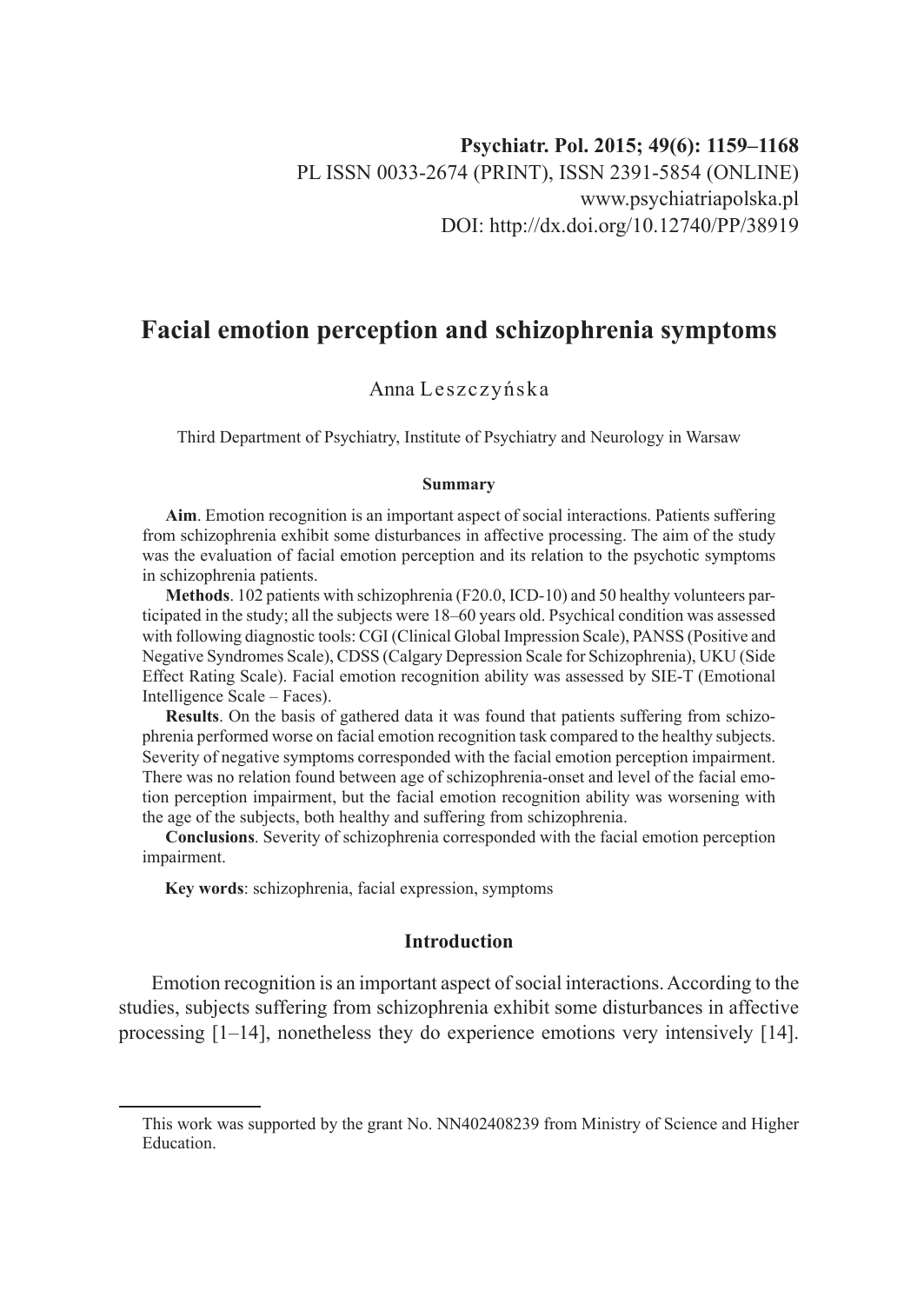Deficits in the facial emotion perception were also found in patients' relatives and individuals with high-risk of developing psychosis [14, 15]. Facial emotion recognition is essential for personal interaction. Disturbances in facial emotion perception may significantly influence communication with other people and bother the everyday activity. False emotion recognition and its interpretation may lead to misunderstanding of situation, cause anxiety and fear, which may indirectly lead to an increase of the psychotic symptoms. Disturbances in recognition and expression of emotional states may significantly affect personal interactions and social functioning in family life, education and work.

Schizophrenia patients have difficulties in recognising emotions when they are presented both very intensively as well as very softly. It is different in healthy people, where more intensive facial expressions can lead, not as in the case of facial expressions of low intensity to false recognition of face as neutral, but to assigning quite different emotions to the face [6]. Schizophrenia patients recognise faces and age easier than emotions. The opposite situation is observed in healthy people, especially regarding faces presenting negative emotions [16]. However, in both healthy and schizophrenia populations older people have more problems with facial emotion recognition, especially regarding the anxiety faces [7, 17].

It is also supposed that there is some relation between facial emotion perception, memory and abstract thinking. The disturbances in facial emotion perception in patients with schizophrenia may be rather an effect of some global impairment than any specific one focused selectively on the facial emotion perception. The problem may occur at different levels, for example, during information extraction, decoding process of the visual information, attributing the emotion or attention disturbances etc. [1, 3, 10, 18]. Certain neurons of the visual cortex, fusiform gyrus and superior temporal gyrus are engaged in the facial emotion recognition process. The other locations are dorsomedial frontal cortex, important for mentalisation, cingulate cortex, insular cortex and hippocampus [19–23]. In functional studies with emotion differencing between positive and negative faces the firing of amygdala neurons was observed during the task in healthy group, while in schizophrenia group the neural activity in this region was lower [19].

#### **Aim**

The aim of this study was the evaluation of the facial emotion perception in paranoid schizophrenia patients during the psychotic episode.

## **Material and method**

102 in-patients of Institute of Psychiatry and Neurology diagnosed with paranoid schizophrenia (F20.0, according to ICD-10) and 50 healthy volunteers participated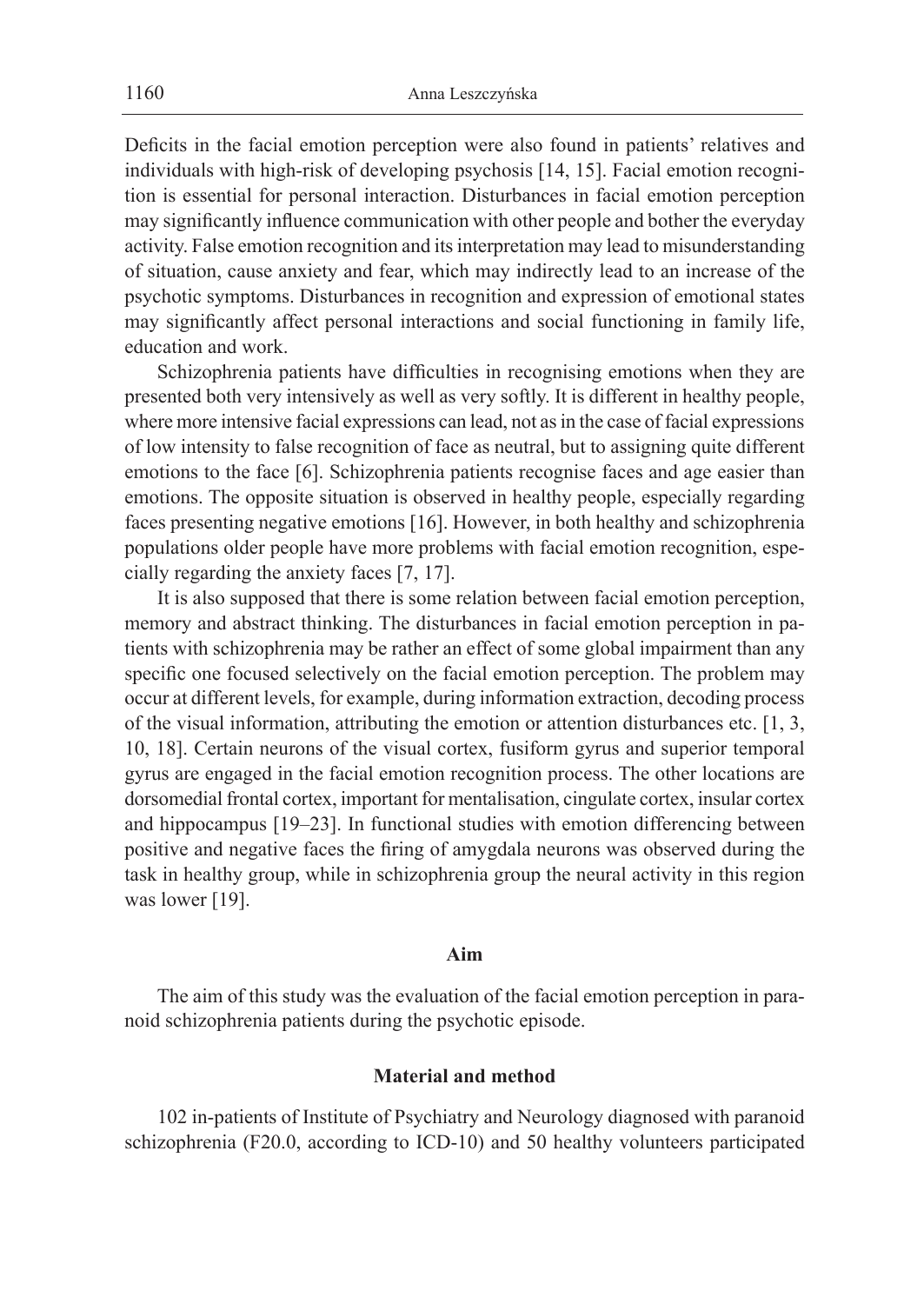in the study. All the participants were between 18 and 60 years old. Every participant was informed about the aim of the study and the method. All basic socio-demographic data were gathered during an interview (age, sex, age of onset, duration of the illness, number of hospitalisations, education level, occupation). In-patients were also asked about their current medication. All the subjects were asked about any potential neurological or somatic disorders, and any drug consumption. Subject with the history of current active alcohol, tranquillisers or any other drug abuse were excluded from the study. A psychical condition was assessed with following diagnostic tools: CGI (Clinical Global Impression Scale), PANSS (Positive and Negative Syndromes Scale), CDSS (Calgary Depression Scale for Schizophrenia), UKU (Side Effect Rating Scale). Facial emotion recognition ability was assessed by SIE-T (Emotional Intelligence Scale – Faces; Matczak et al. 2005). The SIE-T test consists of 18 pictures presenting faces of man or woman and every photograph is accompanied by 6 different emotions. The subject is asked to choose which of the given emotions are presented on the picture. Every correct answer is scored with 1 point that means that the higher the score the better is the facial emotion recognition as well as the lower score may indicate some facial emotion recognition disturbances. The study was in the form of interview and tests. The participation was free and subjects could refuse to participate at any time. The study was approved by the Bioethical Committee of the Institute of Psychiatry and Neurology.

All statistical analyses were computed using package Statistica for Windows. Most of scales used in the study were ordinal and not all distributions of the variables were normal, so nonparametric statistical tests were used: Spearman's rank correlation coefficient and Mann-Whitney U test or Wilcoxon signed-rank test. To exclude the influence of one variable the linear regression analysis was used. The Student's t-test was used to assess significant differences. All results at p level < 0.05 were considered significant.

#### **Results**

The study group included 102 patients and the control group – 50 healthy volunteers. 46% of the study group (47 subjects) were women, so the group was balanced in respect of sex (CI 95%: 41%–51%). The majority of the subjects finished secondary school. 46% (47 subjects) worked or studied (CI 95%: 41%–51%).

In the control group there were slightly more women: 58% (29 subjects; CI 95%: 51%–65%). The majority of the subjects of this group had higher education. All the subjects in the control group worked or studied. The subjects in this group were slightly older than the subjects in the group of patients, and a difference was statistically significant. Moreover, there were more women than men in this group; however, the difference was statistically insignificant. In control group the women were significantly older than the men ( $t = 2.295$ ;  $p = 0.022$ ), and had lower level of education ( $t = 2.123$ ;  $p = 0.034$ ).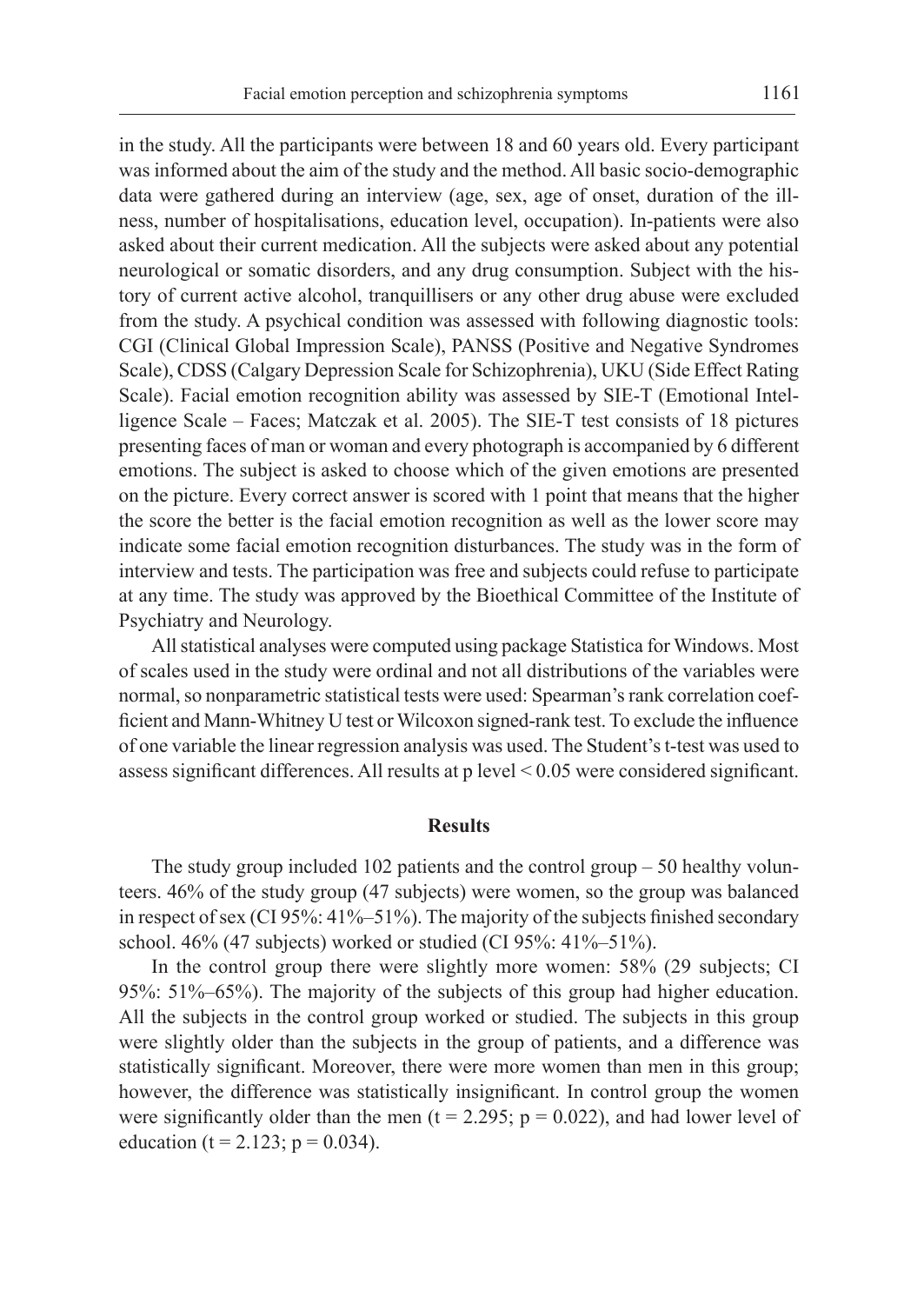The patients had lower level of education than the healthy volunteers; the difference was slight and adequate corrections were taken into consideration in further analyses. All the differences were included in the statistical analysis. Most of the patients (84%) were medicated with atypical neuroleptics, including 5 patients who were taking clozapine. Majority of medications were administered orally; only 16% of patients were treated with long-acting injectable antipsychotics. Average dose of the neuroleptic was 337 mg  $(+/-156 \text{ mg})$  chlorpromazine equivalents [5]. There was a significant correlation between severity of the pharmacotherapy side effects according to the score on the UKU scale and severity of the negative symptoms (N) assessed by PANSS (Sp.RC =  $0.246$ ; p =  $0.014$ ). Subjects suffering from schizophrenia performed worse on the facial emotion recognition task compared to the healthy group, and the difference was significant ( $t = 4.9041$ ;  $p = 9.382$  e-007). In the healthy group the facial emotion recognition correlated with the education level (Sp.RC =  $0.308$ ; p =  $0.031$ ) and the age of the subject negatively correlated with the SIE-T score (Sp.RC =  $-0.405$ ;  $p = 0.005$ ; it is presented in Table 1.

|           | Healthy subjects |           | Schizophrenia subjects |              |
|-----------|------------------|-----------|------------------------|--------------|
|           | Sp. R. C.        |           | Sp. R. C.              |              |
| Age       | $-0.405$         | $0.005**$ | $-0.22$                | $p = 0.030*$ |
| Education | 0.308            | $0.031*$  | 0.164                  | 0.100 NS     |

Table 1. **Correlations between facial emotion recognition (SIE-T score) and social variables**

Sp. R.C. – Spearman's rank correlation coefficient; NS – not significant; \*correlation significant at the level of  $p < 0.05$ ; \*\* correlation significant at the level of  $p < 0.01$ 

In the schizophrenia group, a significant negative association was found between the facial emotion recognition, the duration of the illness and the number of hospitalisations. Facial emotion recognition ability was deteriorating with age (the older people scored lower in SIE-T test). However, there was no relation between the facial emotion perception ability and the age of schizophrenia-onset.

Moreover, the significant negative correlations between the severity of schizophrenia symptoms measured with CGI and PANSS (negative symptoms – N and general symptoms – G) and the facial emotion recognition score in SIE-T were observed. On the other hand no significant influences of depressive symptoms (CDSS) or pharmacotherapy side effects (UKU) in the SIE–T test were found, which is presented in Table 2.

Table 2. **Correlations with scores in facial emotion recognition test (SIE-T score) in schizophrenia group**

|                            | Sp. R. C. |            |
|----------------------------|-----------|------------|
| Age of the onset           | $-0.015$  | 0.879 NS   |
| Illness duration           | $-0.287$  | $0.004$ ** |
| Number of hospitalisations | $-0.263$  | $0.008**$  |

*table continued on the next page*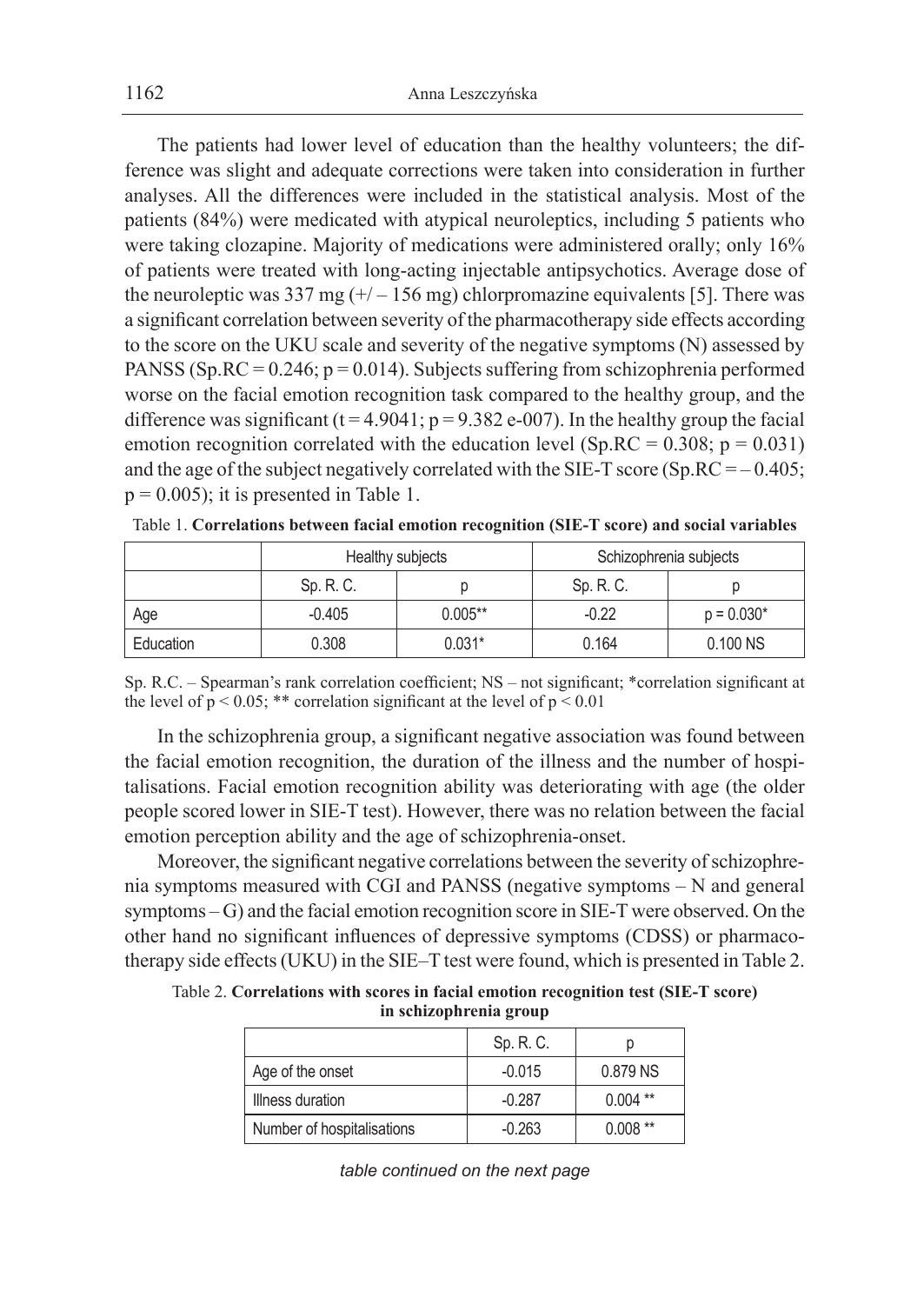| CGI          | $-0.325$ | $0.001**$     |  |
|--------------|----------|---------------|--|
| <b>PANSS</b> | $-0.308$ | $0.002**$     |  |
| Ρ            | $-0.114$ | 0.252 NS      |  |
| Ν            | $-0.347$ | $0.00048$ *** |  |
| G            | $-0.269$ | $0.0068**$    |  |
| <b>CDSS</b>  | 0.032    | $0.745$ NS    |  |
| <b>UKU</b>   | 0.002    | 0.985 NS      |  |

Sp. R.C. – Spearman's rank correlation coefficient; NS – not significant; \*correlation significant at the level of  $p < 0.05$ ; \*\* correlation significant at the level of  $p < 0.01$ 

In schizophrenia patients group, subject who were active, i.e. studying or working subjects, achieved better scores in facial emotion recognition test (SIE-T), which is presented in Table 3.

Table 3. **Comparison of scores in facial emotion recognition test (SIE-T) achieved by active (working/studying) and inactive subjects in schizophrenia group (Wilcoxon test (Mann-Whitney U Test)**

|       | Active subjects |        | Inactive subjects |        |               |
|-------|-----------------|--------|-------------------|--------|---------------|
|       | mean            | median | mean              | median |               |
| SIE-T | 70.23           | 70     | 62.98             | 63     | $0.00045$ *** |

\*\*\* correlation significant at the level of  $p < 0.001$ 

## **Discussion**

On the basis of gathered data it was found that the subjects suffering from schizophrenia performed significantly worse in the facial emotion recognition task (SIE-T) compared to the healthy subjects. The findings are comparable with other studies, even though the different tests and instruments were used there [1–3, 5–12]. Furthermore, the severity of schizophrenia, especially the negative symptoms, correlated positively with the facial emotion perception impairment. The findings are in line with some previous studies  $[1, 4, 6, 10, 26]$ . Although there was a significant correlation between the severity of the pharmacotherapy side effects and the negative symptoms, no influence of the pharmacotherapy side effects on the facial emotion recognition ability was observed. There was no significant relation between the severity of depressive symptoms and facial emotion recognition in this study, however, in general the severity of the depressive symptoms in this group was minimal (mean score was 2.19 on CDSS), and any potential correlation might be difficult to observe. Nonetheless, such correlation was found in some other studies [8, 27, 28]. Some differences between the male and the female subjects are also worth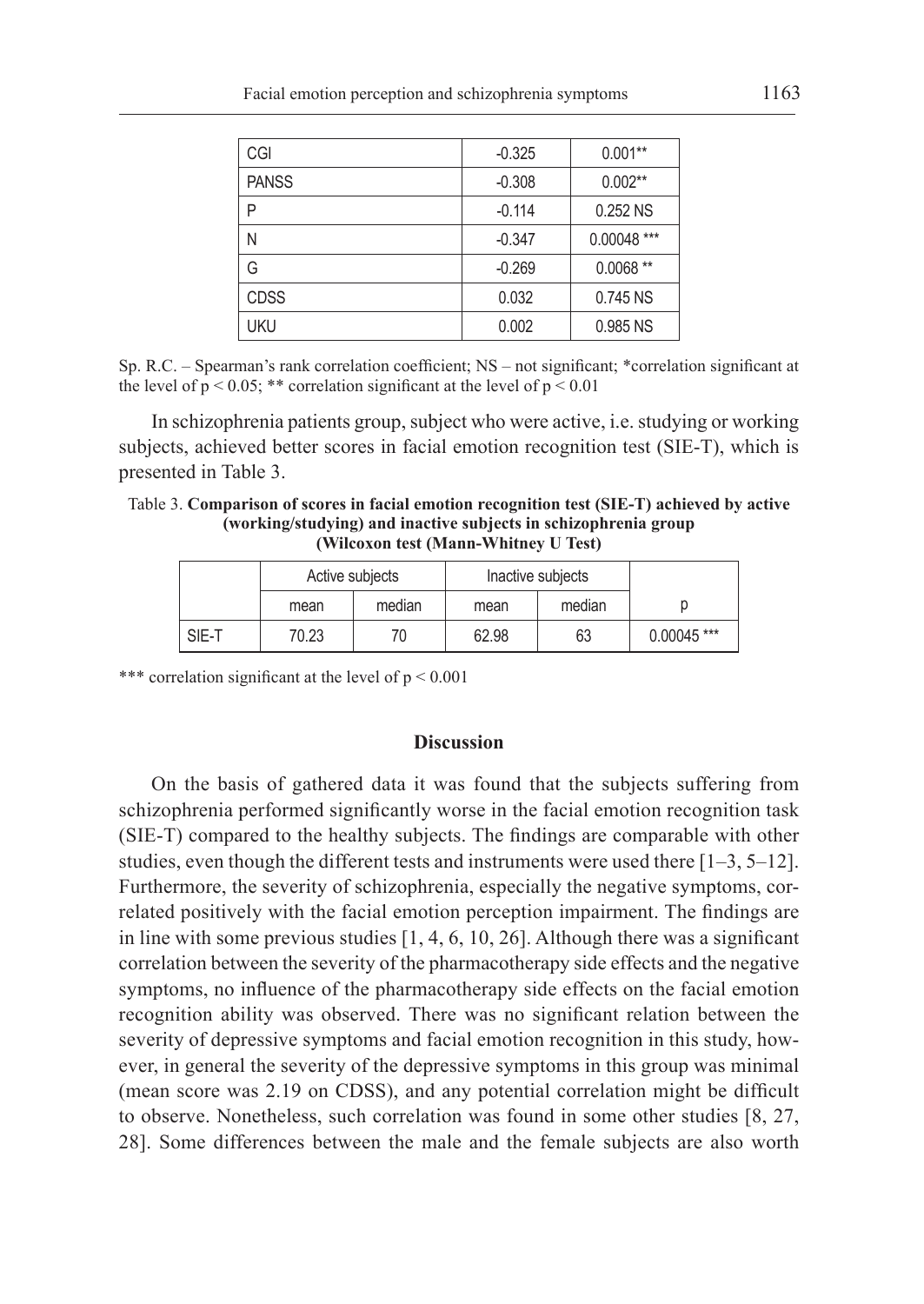mentioning. In the schizophrenia patients group, the men comparing to the women were slightly younger (mean age was 31.31 for men, and 38.23 for women) and they were also younger at the illness onset (mean age of onset for men was 22.95 and for women was 27.96). The men also had lower education level than the women. All these differences were statistically significant. In both groups, of healthy controls and patients suffering from schizophrenia, no significant differences in the facial emotion recognition ability between the men and the women were observed. The findings are comparable with the studies of the other authors [1, 7, 10]. Also some other significant relation in the schizophrenia group was found, that is between the facial emotion recognition and duration of the illness and number of hospitalisations: the longer was the illness duration the worse was the performance in the facial emotion recognition test (SIE-T). But what have to be taken in consideration is the age of the subject, that is to say, with age the ability of the facial emotion recognition is worsening, what was confirmed also in this study [7]. Patients with schizophrenia tend to misread emotions, but it seems that the disturbances concern rather specificity than sensitivity [6, 17]. Such mistakes may promote delusions and withdrawal. In studies where emotion differentiation was assessed it was found that people with schizophrenia are likely to recognise neutral faces as negative, for example, as sad, expressing disgust, fear or anger. Also patients in remission, more often than healthy people, recognise disgust or fear and seldom happiness and anger on neutral faces, and happy faces were most often recognised as neutral [6, 12, 21]. In different study it was found that men with schizophrenia more often than women recognise neutral faces as angry (25% and 5% respectively), while women more often recognise them as sad (53% and 38% respectively) [18].

In paranoid schizophrenia group, subject who were active i.e. studying or working subjects, that is people whose social functioning was quite well achieved better scores in facial emotion recognition test than subject who were not working or studying.

Facial emotion recognition influences social functioning of both healthy people and those suffering from schizophrenia in aspects such as holding different kinds of interpersonal relations or successful verbal and nonverbal communication [29, 30]. But there is also other study where no relation between facial emotion recognition and social functioning was found [4]. On the other hand, working or studying may be a real indicator of patient's way of functioning in his/her life. The obtained data suggest that the social functioning in schizophrenia is better when the subjects have no more than tiny problems in facial emotion recognition and consistently sufficient nonverbal communication abilities.

Due to the concept of development of social cognition it might be expected that there is some relation between facial emotion perception ability and the age of schizophrenia-onset, but no such trend was observed in this study. In Kohler's meta-analysis (2010) it was found that the factor which influences the facial emo-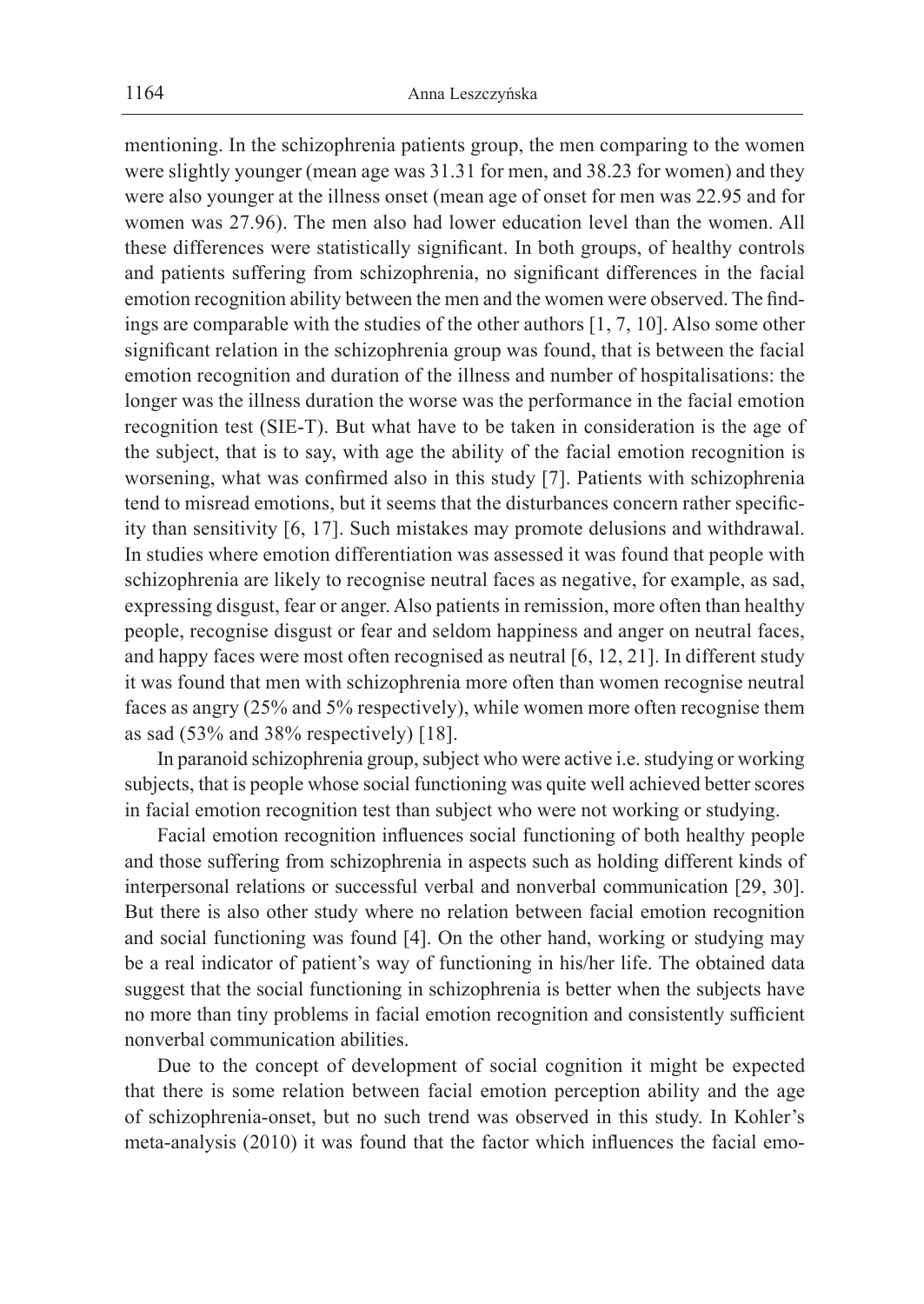tion recognition was the severity of the illness and not its duration [7]. Moreover, severity of the psychotic symptoms also influences the cognitive symptoms such as attention, memory, vigilance, and broadly understood thinking, and any disturbances in these areas may be a part of the illness. It is hard to definitely separate cognitive, perception and emotion processes, since they simply overlap, influence and interfere with each other, and this fact needs to be taken in consideration before drawing any conclusions [12, 31]. While working on any test which assesses the facial emotion perception ability the range of cognitive processes is involved, i.e. ability to understand the text of the task and its instruction, a way of choosing the right answer and also ability to see and understand logical consequences, and all these may be impaired on the cognitive level during the episode of the psychosis. As the facial emotion perception impairment is present also in patients pharmacologically naïve it may suggest that neuroleptics have no influence on facial emotion recognition [26, 32, 33]. There were no significant differences between patients treated with haloperidol, clozapine, risperidone, quetiapine or olanzapine and no dose dependent differences were found either [7, 10, 34–37]. On the other hand, there are some interesting data showing positive effect of the nonpharmacological methods such as training on facial emotion recognition ability. It indicates the essential role of the rehabilitation and psychotherapy in treating patients with schizophrenia [38].

And last but not least, all the results of presented study are based on the particular and selected group of people suffering from paranoid schizophrenia. The patients with schizophrenia were admitted to the hospital on their own will and they gave their permission to the therapy and then to the participation in the study, and they were expected to give an active performance during the tests. The analysed data were obtained from people who were able to finish the whole examination set which included the interview and the tests. What is easy to understand, all the subjects who, due to the severe psychotic symptoms, were not able to recognise the aim of the study or were not aware of their agreement for any participation, were excluded from the study. Additionally, there are also no data of the subjects who did not agree to take part in the study or did not meet the inclusion criteria, so all these limitations have to be taken in consideration.

#### **Conclusions**

- 1. Patients suffering from schizophrenia performed significantly worse on facial emotion recognition.
- 2. The ability of facial emotion recognition was worsening with the age of the subjects, in both healthy and schizophrenia group.
- 3. The significant correlation between severity of schizophrenia, especially negative symptoms, and the facial emotion recognition impairment was found.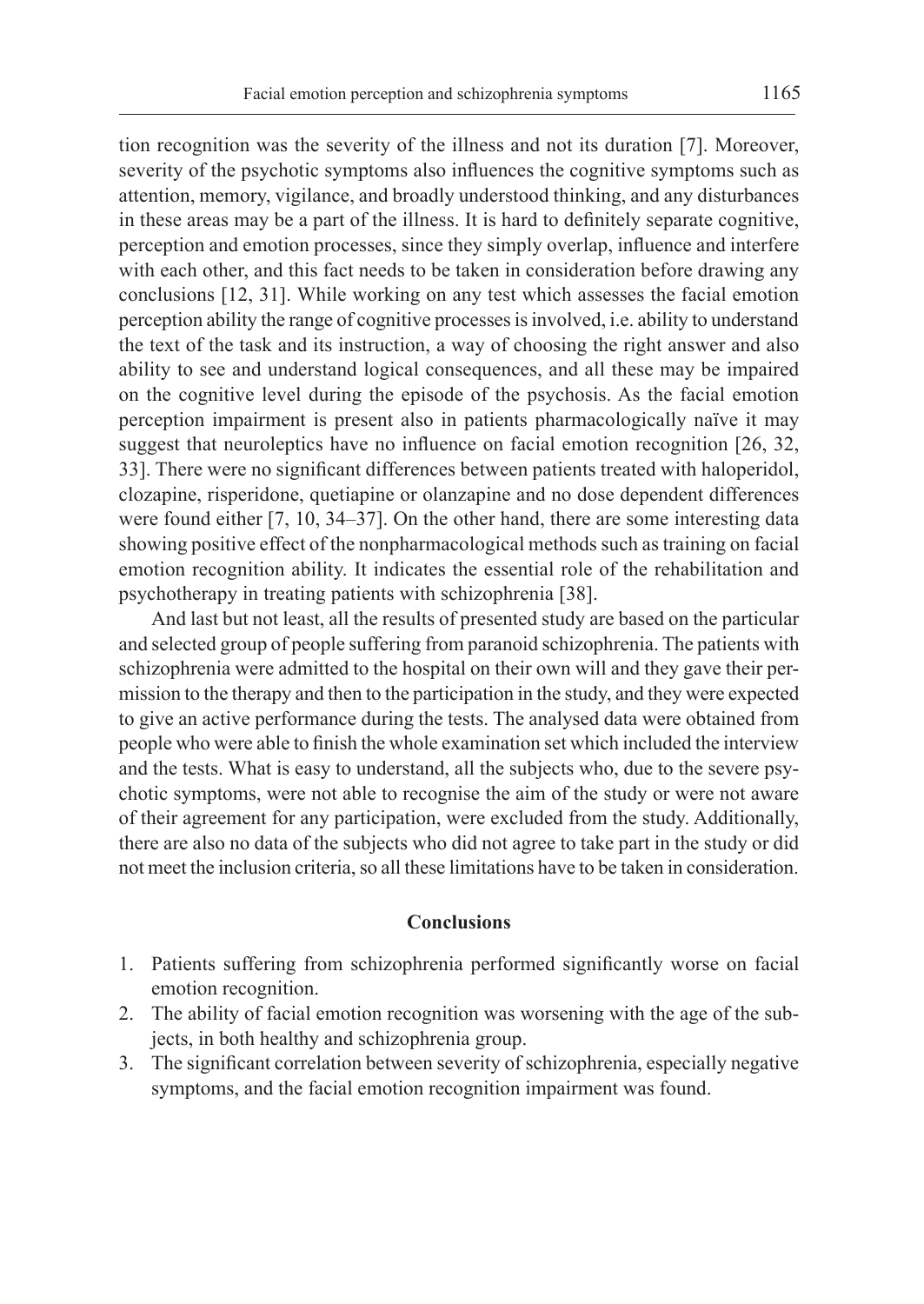## **References**

- 1. Addington J, Addington D. *Facial affect recognition and information processing in schizophrenia and bipolar disorder*. Schizophr. Res. 1998; 32: 171–181.
- 2. Edwards J, Jackson HJ, Pattison PE. *Emotion recognition via facial expression and affective prosody in schizophrenia: A methodological review*. Clin. Psychol. Rev. 2002; 22: 789–832.
- 3. Hooker C, Park S. *Emotion processing and its relationship to social functioning in schizophrenia patients*. Psychiatry Res. 2002; 112: 41–50.
- 4. Jaracz J, Grzechowiak M, Raczkowiak L, Rybakowski J. *Rozpoznawanie emocji twarzy w schizofrenii: związek z funkcjonowaniem psychicznym i społecznym*. Psychiatr. Pol. 2011; 45(6): 839–849.
- 5. Kohler CG, Bilker W, Hagendoorn M, Gur RE, Gur RC. *Emotion recognition deficit in schizophrenia: Association with symptomatology and cognition.* Soc. Biol. Psychiatry 2000; 48: 127–136.
- 6. Kohler CG, Turner TH, Bilker W, Brensinger CM, Siegel SJ, Kanes SJ. et al. *Facial emotion recognition in schizophrenia: Intensity effects and error pattern.* Am. J. Psychiatry 2003; 160: 1768–1774.
- 7. Kohler CG, Walker J, Martin A, Healey K, Moberg P. *Facial emotion perception in schizophrenia: A meta-analytic review*. Schizophr. Bull. 2010; 36(5): 1009–1019.
- 8. Kucharska-Pietura K. *Zaburzenie procesów społecznego poznania*. Warsaw: Institute of Psychiatry and Neurology; 2008.
- 9. Mandal MK, Pandley R, Prasad AB. *Facial expressions of emotions and schizophrenia: A review.*  Schizophr. Bull. 1998; 24 (1): 399–412.
- 10. Schneider F, Gur RC, Gur RE Shtasel DL. *Emotional processing in schizophrenia: neurobehavioral probes in relation to psychopathology*. Schizophr. Res. 1995; 17(1): 67–75.
- 11. Silver H, Bilker W, Goodman C. *Impaired recognition of happy, sad and neutral expressions in schizophrenia is emotion, but not valence, specific and context dependent*. Psychiatry Res. 2009; 169: 101–106.
- 12. Tsoi DT, Lee KH, Khokhar WA, Mir NU, Swalii JS, Gee KA. et al. *Is facial emotion recognition impairment in schizophrenia identical for different emotions? A signal detection analysis*. Schizophr. Res. 2008; 99: 263–269.
- 13. Tsui CF, Huang J, Liu SS, Au AC, Leung MM, Ceung EF, Chan RC. *Facial emotion perception abnormality in patients with early schizophrenia*. Schizophr. Res. 2013; 147(2–3): 230–235.
- 14. Myin-Germeys I, Delespaul P, deVries M. *Schizophrenia patients are more emotionally active than is assumed based on their behavior.* Schizophr. Bull. 2000; 26(4): 847–854.
- 15. Addington J, Penn D, Woods SW, Addington D, Perkins DO. *Facial affect recognition in individuals at clinical high risk for psychosis.* Br. J. Psychiatry 2008; 192: 67–68.
- 16. Addington J, Piskulic D, Prekins D, Woods SW, Liu L, Penn DL. *Affect recognition in people at clinical high risk of psychosis.* Schizophr. Res. 2012; 140(1–3): 87–92.
- 17. Schneider F, Gur RC, Koch K, Backers V, Amunts K, Shah NJ. et al. *Impairment in the specificity of emotion processing in schizophrenia*. Am. J. Psychiatry 2006; 163: 442–447.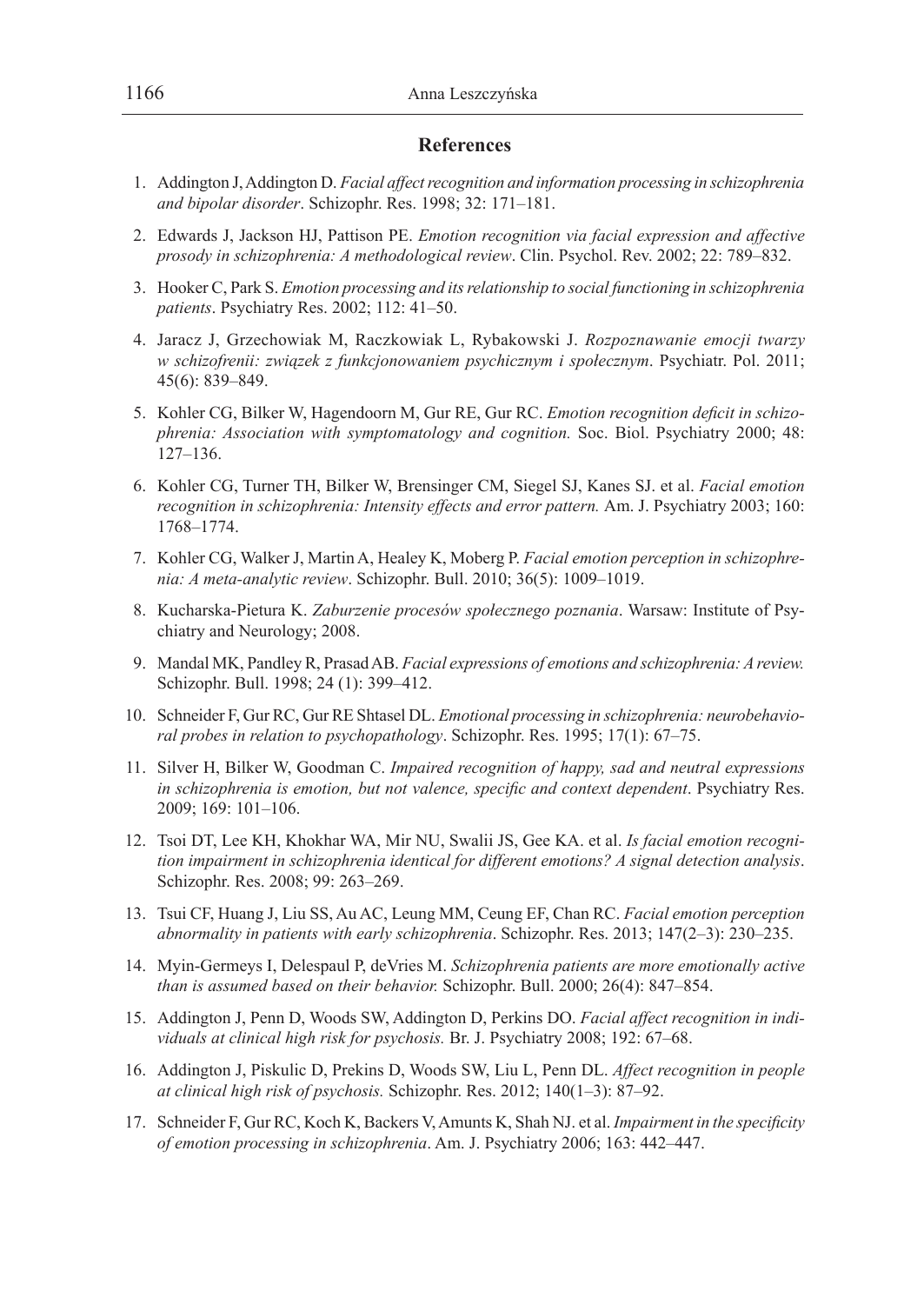- 18. Weiss EM, Kohler CG, Brensinger CM, Bilker WB, Loughead J, Delazer M. et al. *Gender differences in facial emotion recognition in persons with chronic schizophrenia.* Eur. Psychiatry 2007; 22: 116–122.
- 19. Baudouin JY, Martin F, Tiberghien G, Verlut I, Franc N. *Selective attention to facial emotion and identity in schizophrenia.* Neuropsychologia 2002; 40: 503–511.
- 20. Gur RE, McGrath C, Chan RM, Schroeder L, Turner T, Turetsky BI. et al. *An fMRI study of facial emotion processing in patients with schizophrenia*. Am. J. Psychiatry 2002; 159: 1992–1999.
- 21. Habel U, Checheko N, Pauly K, Koch K, Bakes V, Seiferth N. et al. *Neural correlates of emotion recognition in schizophrenia.* Schizophr. Res. 2010; 112: 113–123.
- 22. Habel U, Klein M, Shah NJ, Zilles K, Falkei P, Schneider F. *Genetic load on amygdale hypofunction during sadness in nonaffected brothers of schizophrenia patients*. Am. J. Psychiatry 2004; 161:1806–1813.
- 23. Haxby JV, Hoffman EA, Gobbini MI. *Human neural systems for face recognition and social commumication.* Biol. Psychiatry 2002; 51: 59–67.
- 24. Bazire S. *Przewodnik leków psychotropowych* 2010. Gdansk: Via Medica Medical Publishers; 2010.
- 25. Tsao DY, Livingstone MS. *Mechanisms of face perception*. Ann. Rev. Neurosci. 2008; 31: 411–437.
- 26. Herbener ES, Hill SK, Marvin RW, Sweeney JA. *Effects of antipsychotic treatment on emotion perception deficits in first-episode schizophrenia*. Am. J. Psychiatry 2005; 162: 1746–1748.
- 27. Matczak A, Piekarska J, Studniarek E. *Skala Inteligencji Emocjonalnej – Twarze. Podręcznik*. Warsaw: Psychological Test Laboratory of the Polish Psychological Associacion; 2005.
- 28. Raczkowiak L, Suchorski M, Suchańska A, Rybakowski J. *Wpływ depresji na rozpoznawanie i nazywanie emocji.* Wiad. Psychiatr. 2007; 10(2): 83–89.
- 29. Doop M, Park S. *Facial expression and face orientation processing in schizophrenia*. Psychiatry Res. 2009; 170: 103–107.
- 30. Mueser KT, Doonan R, Penn DL, Blanchard JJ, Bellack AS, Nishith P. et al. *Emotion recognition and social competence in chronic schizophrenia*. J. Abnorm. Psychol.1996; 105(2): 271–5.
- 31. Sobczyk K, Sobczyk MM. *Wokół matematyki i psychologii*. Nauka 2011; 2: 71–82.
- 32. Kerr SL, Neale JM. E*motion perception in schizophrenia: specific deficit or further evidence of generalized poor performance?* J. Abnorm. Psychology 1993; 102: 312–318.
- 33. Salem JE, Kring AM, Kerr SL. *More evidence for generalized poor performance in facial emotion perception in schizophrenia.* J. Abnorm. Psychol. 1996; 105(3): 480–483.
- 34. Hempel RJ, Dekker JA, van Beveren NJ, Tulen JH, Hengeveld MW. *The effect of antipsychotic medication on facial affect recognition in schizophrenia: A review*. Psychiatry Res. 2010; 178: 1–9.
- 35. Sergi M, Green M, Widmark C, Reist C, Erhart S, Braff D. et al. *Social cognition and neurocognition: effects of risperidone, olanzapine and haloperidol.* Am. J. Psychiatry 2007; 164: 1585–1592.
- 36. Silver H, Shlomo N, Turner T, Gur RC. *Perception of happy and sad facial expressions in chronic schizophrenia: evidence for two evaluative systems.* Schizophr. Res. 2002; 55: 171–177.